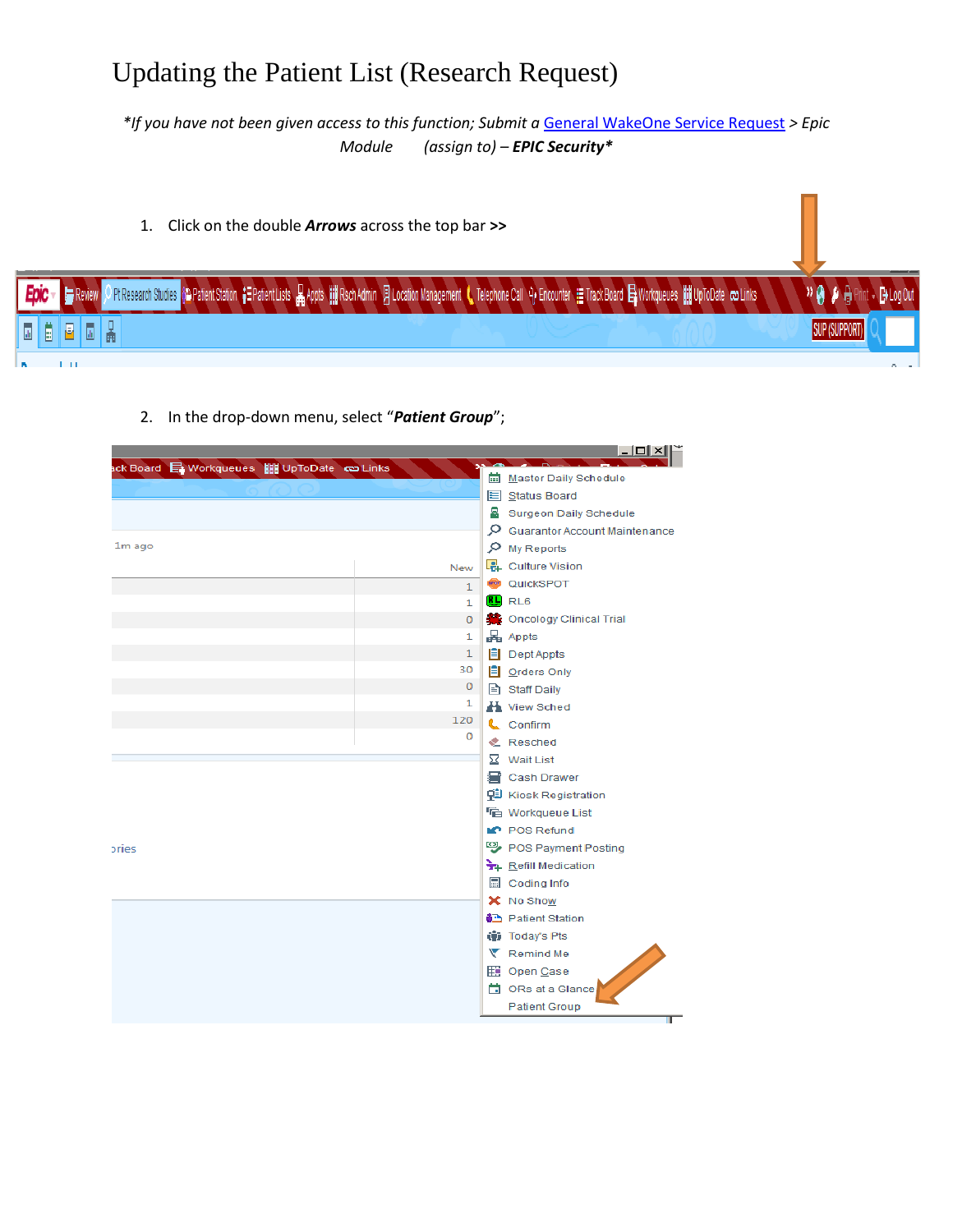3. **A search bar will appear like below**;

| Search Create                            |  | Q |
|------------------------------------------|--|---|
| 2 Enter text above to begin your search. |  |   |
|                                          |  |   |
|                                          |  |   |
|                                          |  |   |
|                                          |  |   |
|                                          |  |   |
|                                          |  |   |
|                                          |  |   |
|                                          |  |   |
|                                          |  |   |
|                                          |  |   |
|                                          |  |   |
|                                          |  |   |
|                                          |  |   |
|                                          |  |   |
| 0 records loaded.                        |  |   |

#### 4. **You have 2 options to pull up your group;**

- a. Search directly by the **Patient Group#**, given to you when the Monitor was given access (i.e. -2101008451) *click on the magnify glass to search after entering the number.*
- b. Or, you can start typing the IRB# in full (i.e.) IRB0000000. *click on the magnify glass to search after entering the number.*
- c. Searched will appear like either screen below. Click **Accept** to enter the group:

| <b>Group Select</b> |                             |                                    |                       | $\blacksquare$ $\blacksquare$ $\times$ |
|---------------------|-----------------------------|------------------------------------|-----------------------|----------------------------------------|
| Search Create       |                             |                                    |                       |                                        |
| IRB00028980         |                             |                                    |                       | Q                                      |
| ID                  | <b>Record Name</b>          | <b>Display Name</b>                | <b>Group Type</b>     |                                        |
| 210100              | ANCHOR STUDY ANAL CANCER IR | Anchor Studey Anal Cancer IRB00028 | <b>Patient Search</b> |                                        |
|                     |                             |                                    |                       |                                        |
|                     |                             |                                    |                       |                                        |
|                     |                             |                                    |                       |                                        |
|                     |                             |                                    |                       |                                        |
|                     |                             |                                    |                       |                                        |
|                     |                             |                                    |                       |                                        |
|                     |                             |                                    |                       |                                        |
|                     |                             |                                    |                       |                                        |
|                     |                             |                                    |                       |                                        |
|                     |                             |                                    |                       |                                        |
|                     |                             |                                    |                       |                                        |
|                     |                             |                                    |                       |                                        |
|                     |                             |                                    |                       |                                        |
|                     |                             |                                    |                       |                                        |
| 1 record loaded.    |                             |                                    |                       |                                        |
|                     |                             | Accept                             | ×<br>Cancel           |                                        |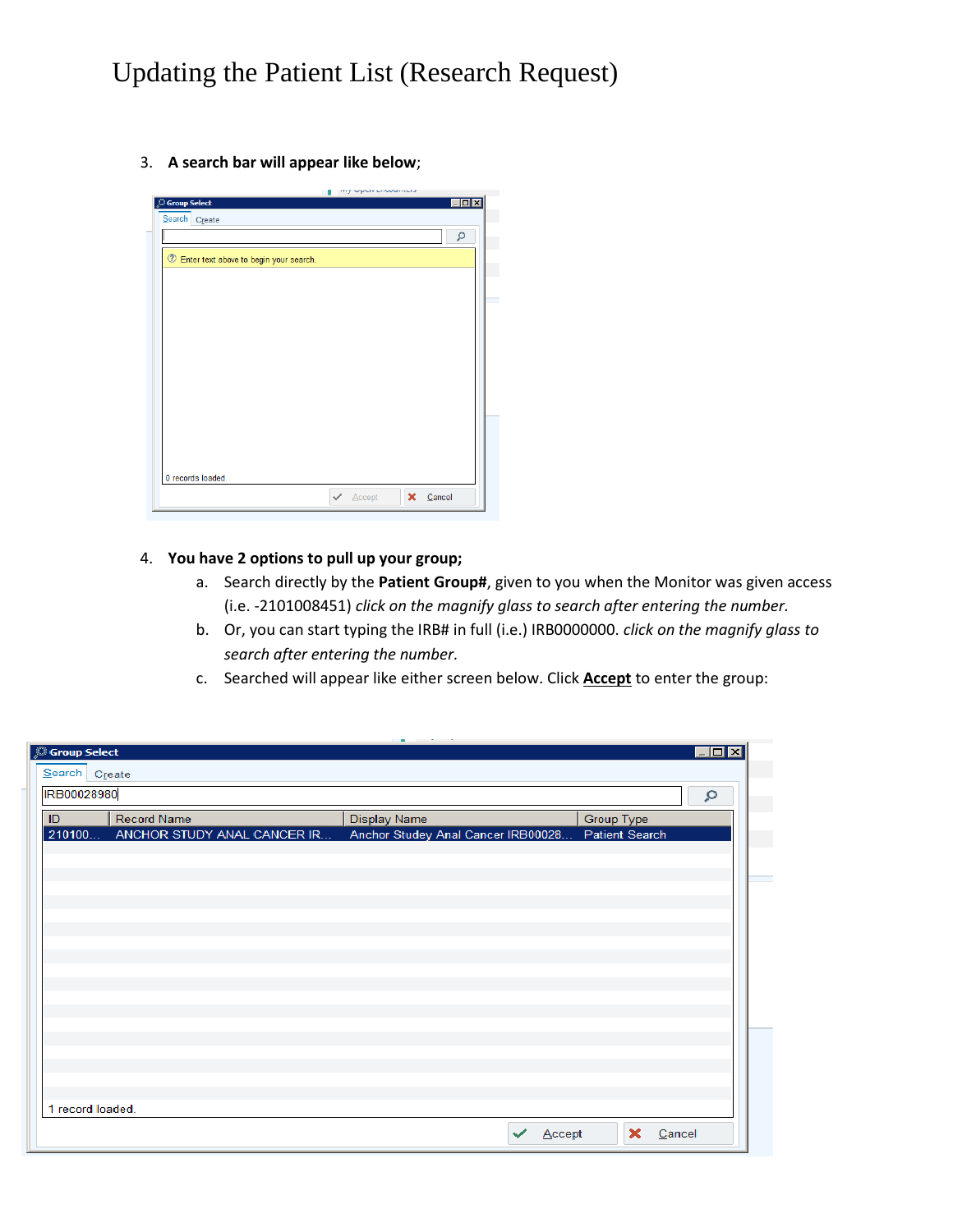**My Open Encounters** 

| <b>Group Select</b>                        |                                                   | ing open choosiners                                       | $\blacksquare$ $\blacksquare$ $\blacksquare$ |
|--------------------------------------------|---------------------------------------------------|-----------------------------------------------------------|----------------------------------------------|
| Search Create                              |                                                   |                                                           |                                              |
| 2101005557                                 |                                                   |                                                           | Q                                            |
|                                            |                                                   |                                                           |                                              |
| ID<br>2101005557                           | <b>Record Name</b><br>ANCHOR STUDY ANAL CANCER IR | <b>Display Name</b><br>Anchor Studey Anal Cancer IRB00028 | <b>Group Type</b><br>Patient Search          |
|                                            |                                                   |                                                           |                                              |
|                                            |                                                   |                                                           |                                              |
|                                            |                                                   |                                                           |                                              |
|                                            |                                                   |                                                           |                                              |
|                                            |                                                   |                                                           |                                              |
|                                            |                                                   |                                                           |                                              |
|                                            |                                                   |                                                           |                                              |
|                                            |                                                   |                                                           |                                              |
|                                            |                                                   |                                                           |                                              |
|                                            |                                                   |                                                           |                                              |
|                                            |                                                   |                                                           |                                              |
|                                            |                                                   |                                                           |                                              |
|                                            |                                                   |                                                           |                                              |
|                                            |                                                   |                                                           |                                              |
| $\left  \cdot \right $<br>1 record loaded. |                                                   |                                                           | $\blacktriangleright$                        |
|                                            |                                                   |                                                           |                                              |
|                                            |                                                   | Accept                                                    | ×<br>Cancel                                  |

5. **The next screen appears as the actual Patient Group: (Verify by name this is your correct study before proceeding)**

### Patient Group - ANCHOR STUDY ANAL CANCER IRB00028980 PATIENT GROUP [2101005557]

| Group name:                                    |      | Aliases:<br>ANCHOR STUDY ANAL CANCER IRB00028980 PATIE<br>IRB00028980<br>1 |   |
|------------------------------------------------|------|----------------------------------------------------------------------------|---|
| Display name:                                  |      | $\overline{c}$<br>Anchor Studey Anal Cancer IRB00028980 Patient Grou       |   |
| General<br>User contexts:                      | Tags | Patients<br>1 ANCHOR STUDY ANAL CANCER IRB00028980 [2100005557]<br>2       |   |
| Pool for reports:                              |      | Add/Edit User Contexts                                                     | ρ |
| Event Monitor profile:                         |      |                                                                            | ρ |
| <b>Event Monitor allowed</b><br>private flags: |      | 1<br>Exempt from Site Verification                                         |   |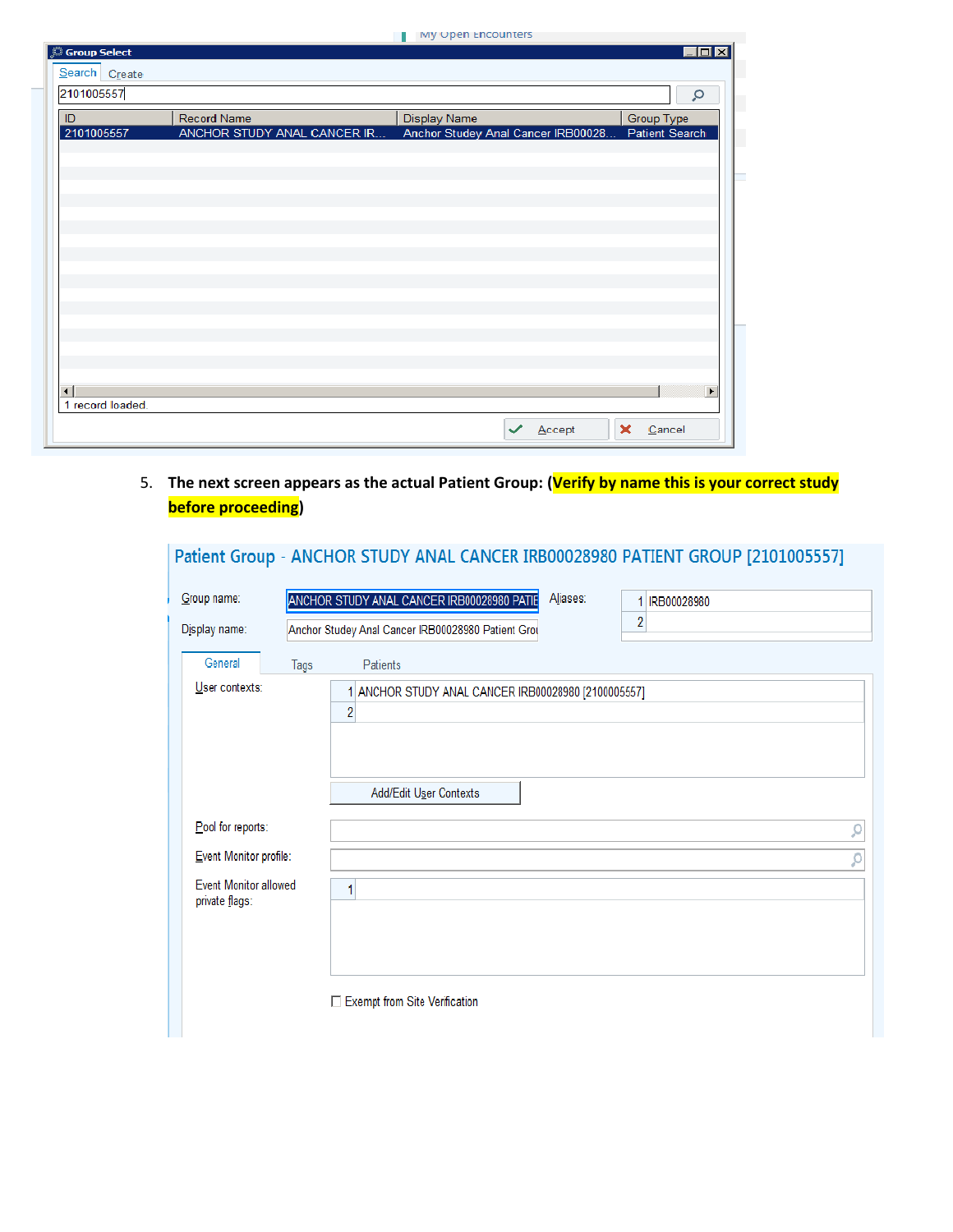6. Click on the "**Patients**" tab:

| Patient Group - ANCHOR STUDY ANAL CAM A IRB00028980 PATIENT GROUP [2101005557] |                           |                        |                                                    |                      |        |          |                |        |                       |
|--------------------------------------------------------------------------------|---------------------------|------------------------|----------------------------------------------------|----------------------|--------|----------|----------------|--------|-----------------------|
| Group name:                                                                    |                           |                        | ANCHOR STUDY ANAL CANCER                           | 00028980 PATIE       |        | Aliases: | 1 IRB00028980  |        |                       |
| Display name:                                                                  | Anchor Studey Anal Cancer |                        |                                                    | 0028980 Patient Grou |        |          | $\overline{2}$ |        |                       |
| General                                                                        | Tags                      | Patients               |                                                    |                      |        |          |                |        |                       |
| Patient                                                                        |                           |                        | Showing rows for patient Brantley, Yvette [639901] |                      |        |          |                |        |                       |
|                                                                                |                           |                        | From                                               | To                   | Restr? | Type     | Comment        |        |                       |
| 2<br>3                                                                         |                           | $\overline{2}$         | 1 9/20/2017                                        | 9/20/2020            |        |          |                |        |                       |
|                                                                                |                           |                        |                                                    |                      |        |          |                |        |                       |
| 5                                                                              |                           |                        |                                                    |                      |        |          |                |        |                       |
| 6                                                                              |                           |                        |                                                    |                      |        |          |                |        |                       |
| 8                                                                              |                           |                        |                                                    |                      |        |          |                |        |                       |
| 9                                                                              |                           |                        |                                                    |                      |        |          |                |        |                       |
| 10                                                                             |                           |                        |                                                    |                      |        |          |                |        |                       |
| 11                                                                             |                           |                        |                                                    |                      |        |          |                |        |                       |
| 12<br>13                                                                       |                           |                        |                                                    |                      |        |          |                |        |                       |
| 14                                                                             |                           |                        |                                                    |                      |        |          |                |        |                       |
|                                                                                |                           |                        |                                                    |                      |        |          |                |        |                       |
|                                                                                |                           |                        |                                                    |                      |        |          |                |        |                       |
| <b>Remove Patient</b>                                                          |                           |                        |                                                    |                      |        |          |                |        |                       |
| <b>Add Patient</b>                                                             |                           | $\left  \cdot \right $ |                                                    |                      |        |          |                |        | $\blacktriangleright$ |
|                                                                                |                           |                        |                                                    |                      |        |          |                |        |                       |
|                                                                                |                           |                        |                                                    |                      |        |          |                |        |                       |
|                                                                                |                           |                        |                                                    |                      |        |          |                | Accept | Cancel                |

#### 7. **Here you verify all the patients that should be associated with this study** *and/or* **add them.**

a. For existing patients; Verify if the "**To**" date is what you prefer. This is the date the patient will *end from this list* and no longer be on this study. If you need to update this date or leave it blank- edit directly in the "To" field. Replace the date with a new date *or* delete the date & leave it blank for now (for patients who will need to be on this study for a lengthy time).